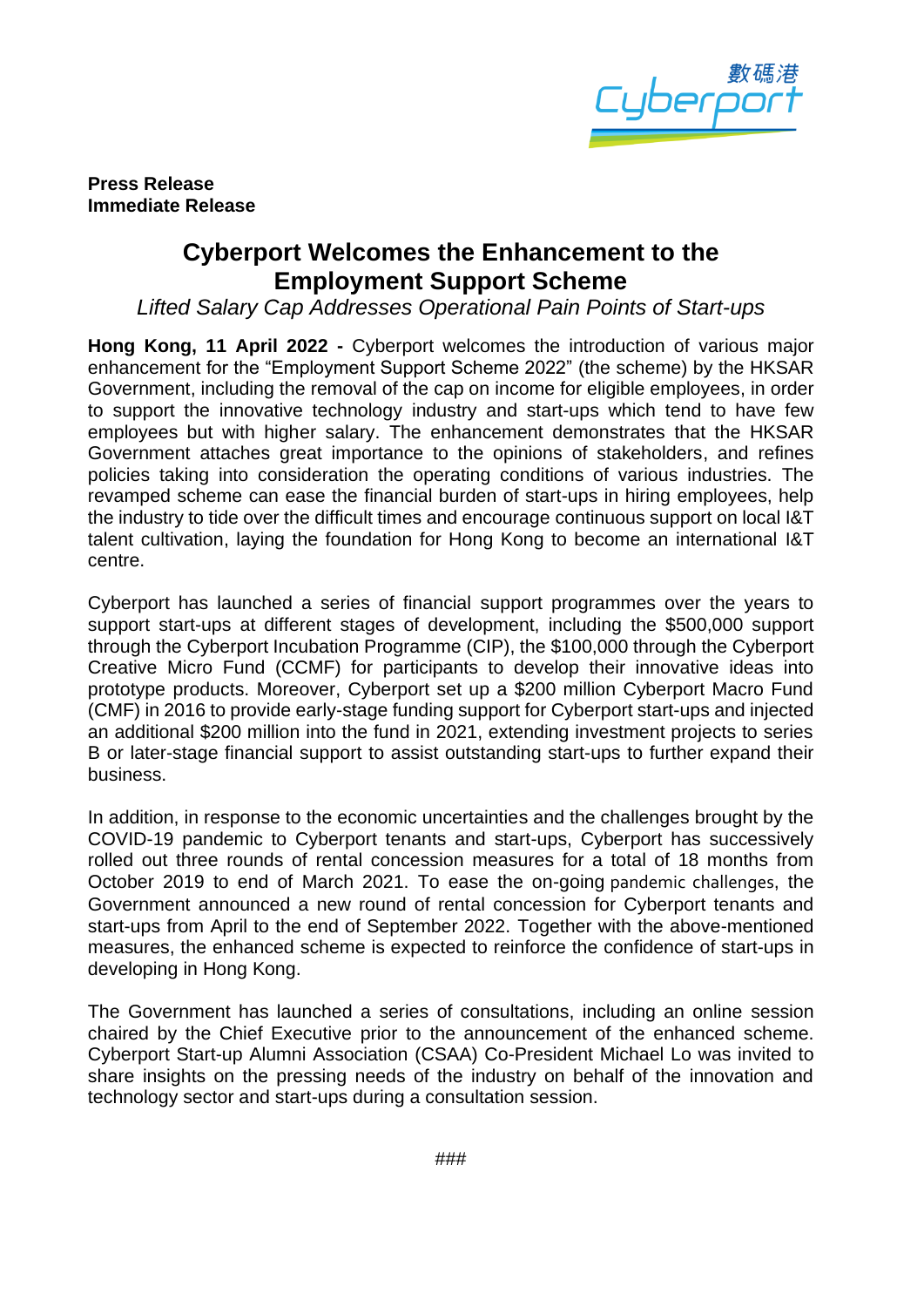tyberp<sup>r</sup>

Please click [here t](https://drive.google.com/drive/folders/1EwTV7eIkUhChT_eq7wXRpnaIoMRpV-R4?usp=sharing)o download high-resolution press images:



Cyberport welcomes the introduction of various major enhancement for the "Employment Support Scheme 2022" (the scheme) by the HKSAR Government, including the removal of the cap on income for eligible employees, in order to support the innovative technology industry and start-ups which tend to have few employees but with higher salary. The enhancement demonstrates that the HKSAR Government attaches great importance to the opinions of stakeholders, and refines policies taking into consideration the operating conditions of various industries. The revamped scheme can ease the financial burden of start-ups in hiring employees, help the industry to tide over the difficult times and encourage continuous support on local I&T talent cultivation, laying the foundation for Hong Kong to become an international I&T centre.



Cyberport Start-up Alumni Association (CSAA) Co-President Michael Lo was invited to an online consultation session chaired by the Chief Executive to express the needs of the startup industry.